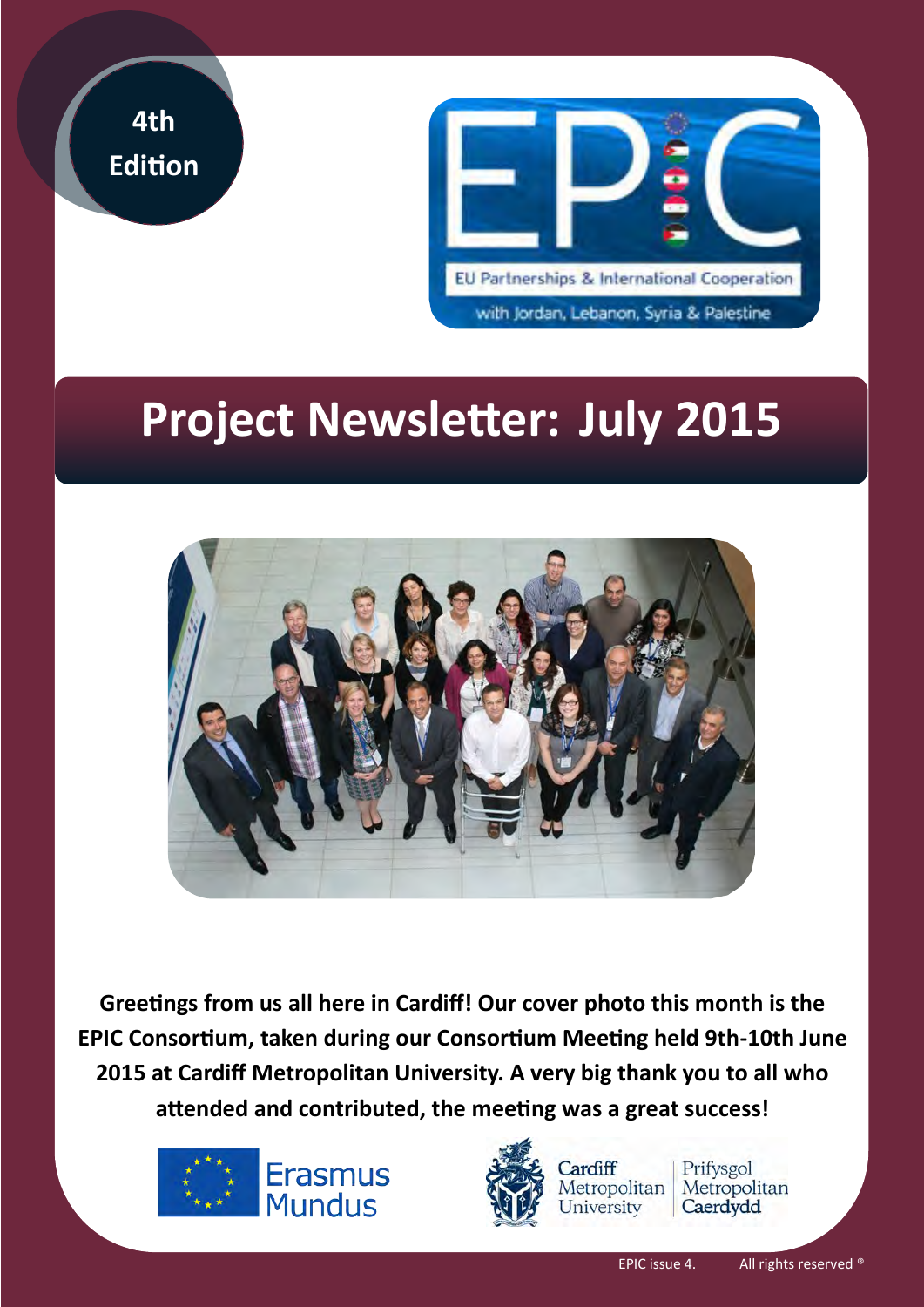

#### **Consortium Meeting**

The EPIC Consortium met to discuss the progress and achievements of the project thus far and also to plan ahead for the final year of the project, with a particular emphasis on the dissemination of the project's results and future sustainability.

There were presentations from the coordinator to update the Consortium on the current status of the EPIC project and also on methods of engagement with scholars and ensuring results of the project are recorded and disseminated. All partner universities presented their experiences of the project, telling us about their scholars and the effects of Erasmus Mundus on their institutions. The presentations generated lots of interesting ideas and discussions that it is hoped we can build on in this final year of the project.

We were also joined by EPIC scholars Ms. Rouba Chbeir from Lebanon who has just completed her Masters studies at Cardiff Met and Dr. Paul Barrett from Cardiff who spent 6 months at the University St. Joseph, Beirut on a post doctorate scholarship. Both gave excellent presentations on their experiences of being an EPIC scholar.



Dr. Paul Barrett from Cardiff, who spent 6 months at the University of St Joseph.





Prifysgol Metropolitan Caerdydd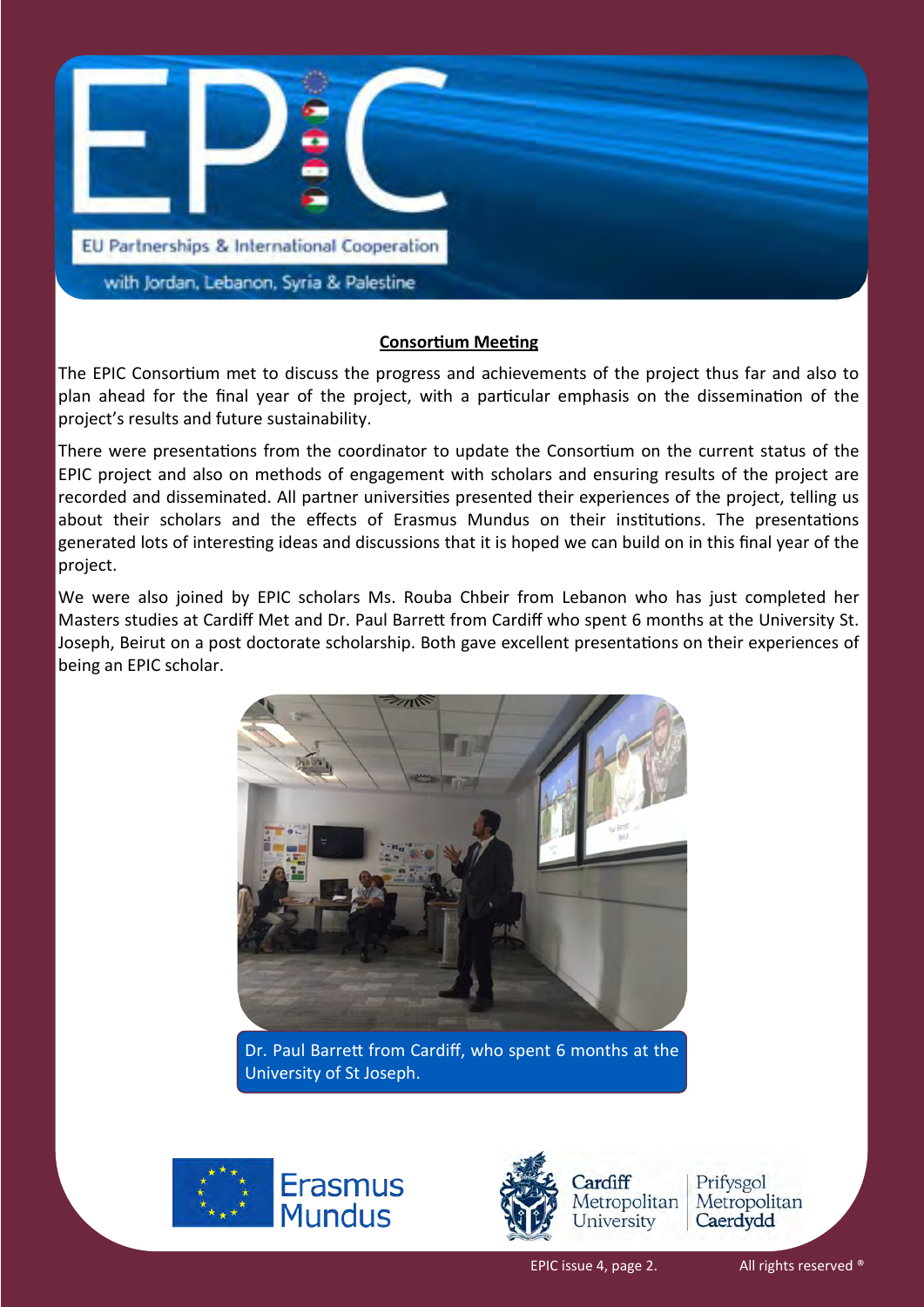

with Jordan, Lebanon, Syria & Palestine

#### **EPIC Consortium Meeting**

The EPIC Consortium Meeting was held alongside the Consortium Meeting for EU-METALIC, a project also coordinated by Cardiff Met and which works with the North Africa region. On Day 2, the projects joined together for a session on academic recognition, with guest presentations from Ms. Dominique D'Arripe from the University of Liège on the EGRACONS project and Ms. Valentina Manzato from the University of Bologna on the RECONOW project. We were also joined by Dr Yasser El Shayeb from the Erasmus+ National Agency in Egypt to discuss future funding opportunities under Erasmus+ and Mr Huw Hughes of Cardiff Met on Horizon 2020.



Delegates from the EPIC and EU-METALIC Consortium Meetings held at Cardiff Met's Cardiff School of Management in June 2015.

We look forward to what will hopefully be a very successful final year of the EPIC Project and thank all partners for their ongoing support.



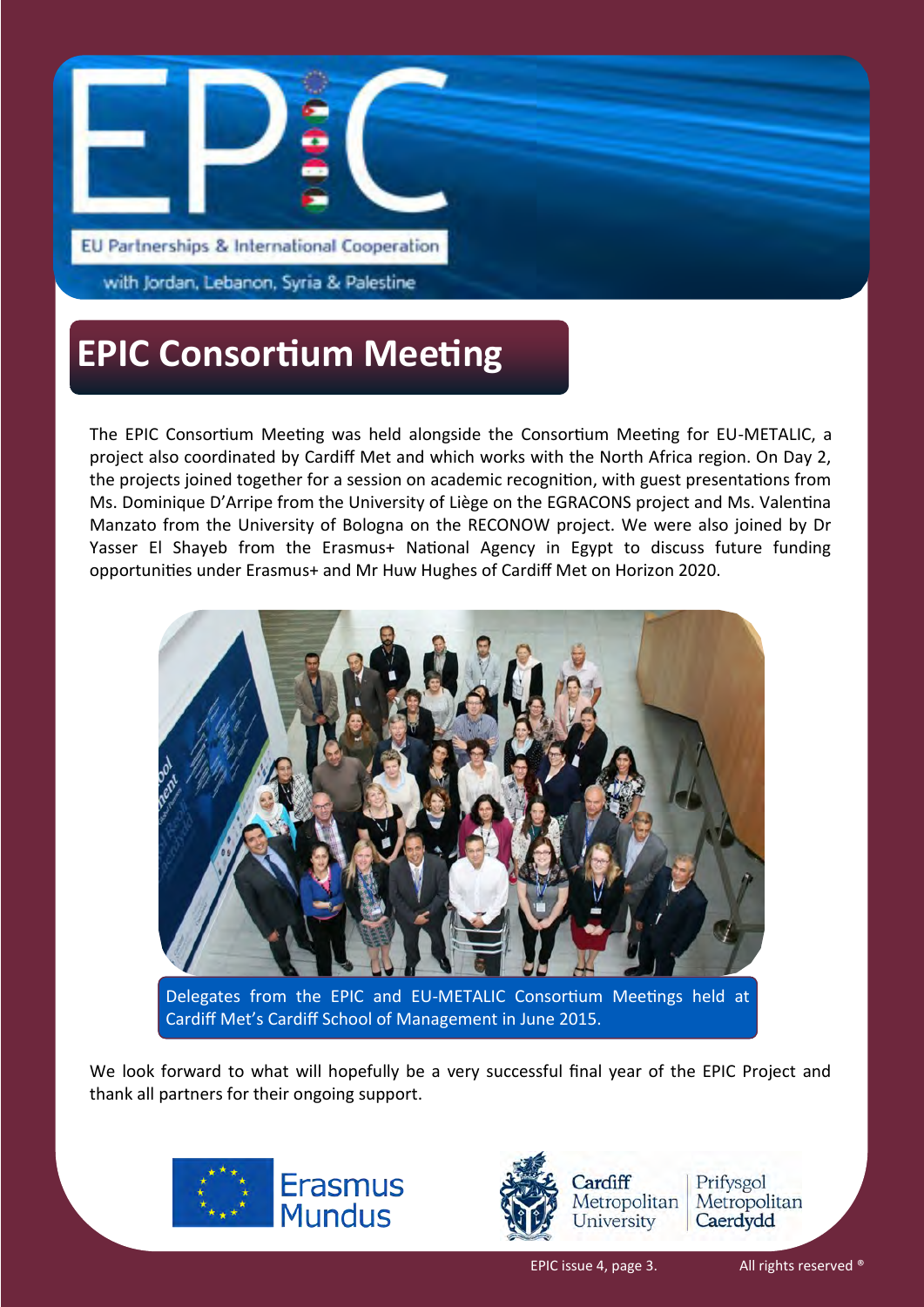

with Jordan, Lebanon, Syria & Palestine

### **Scholar experiences**

Our Cohort 2 undergraduate scholars are completing their mobilities this month and we have received some very positive feedback already from them. Sergio Salinas Gonzalez from the University of Salamanca spent 10 months at the University of Jordan. Sergio sent us these photos of him and his new friends enjoying Jordan!





Wazen Shbair, a Palestinian Doctorate scholar at the University of Lorraine, organised a cultural event called "Printemps de la Palestine 2015" (The Spring of Palestine). Wazen showed photos of life in Gaza as part of this event.



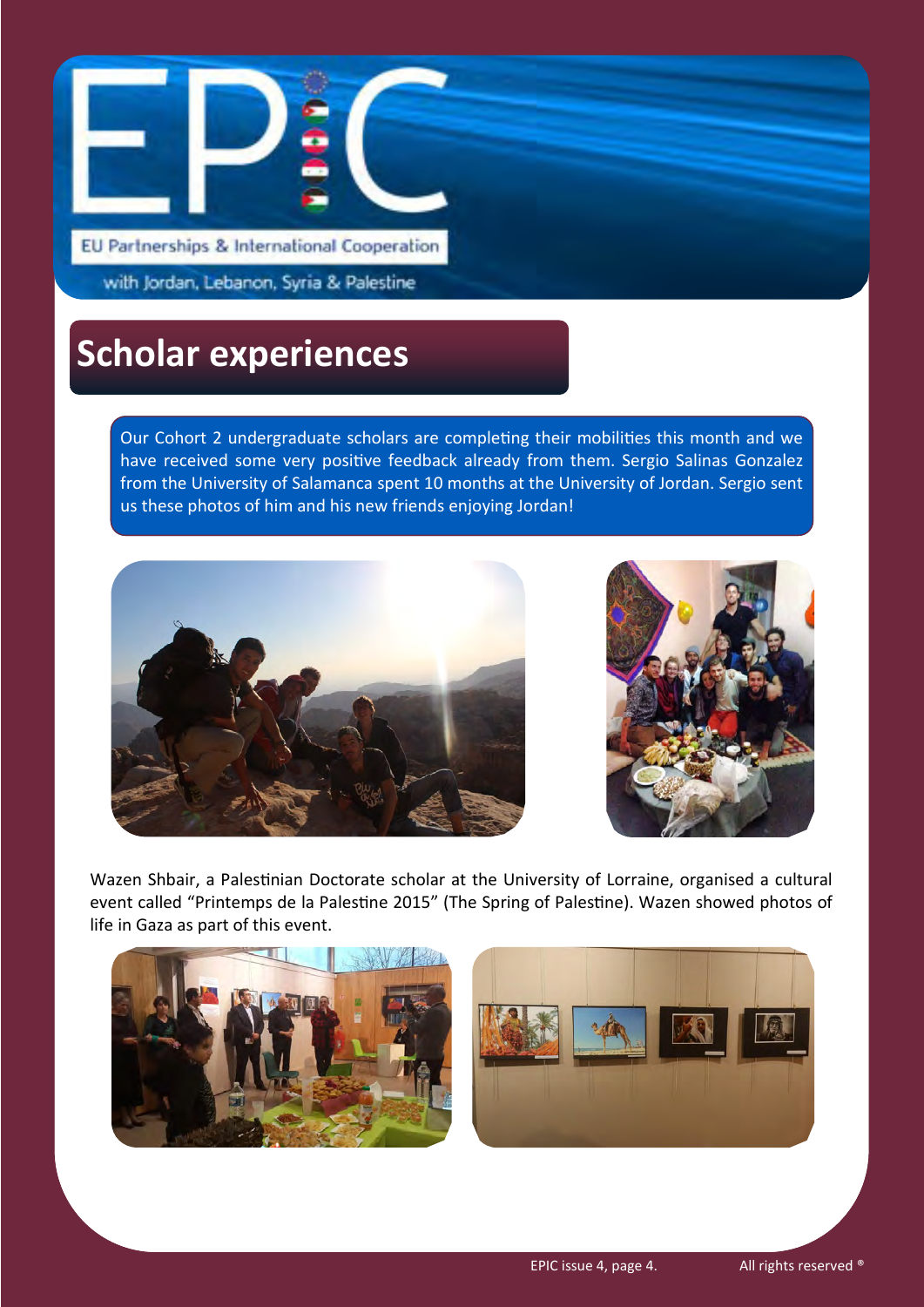

with Jordan, Lebanon, Syria & Palestine

### **Scholar experiences continued...**

Hamza Takroury, a Jordanian Doctorate scholar at the University of Lorraine sent us this photo of his research group. Hamza has also worked with the University of Freiburg in Germany as part of the "Brainstorm" workshops.





And finally, a big congratulations to Diala Aldourich, a Syrian undergraduate who completed her studies at Politecnico di Torino!





Prifysgol Metropolitan Caerdydd

EPIC issue 4, page 5. All rights reserved ®